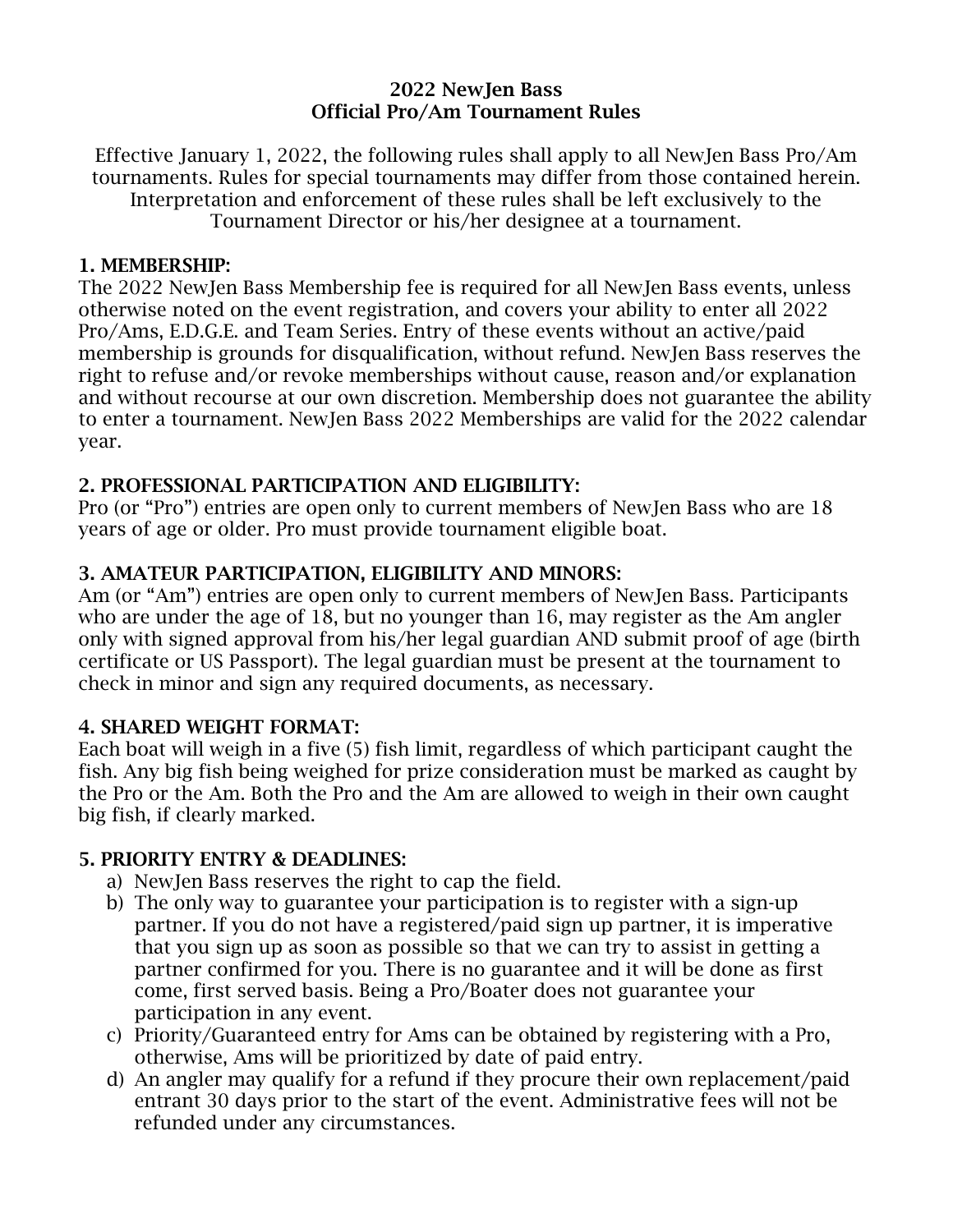- e) NewJen Bass reserves the right to fill in any Pro or Am differential with NewJen Bass members or exempt sponsors. NewJen Bass may reserve sponsor exemption entries in any tournament.
- f) Registration and payment must be completed via newjenbass.com/register. In the event that a participant is unable to complete the online registration, they can complete it by phone by contacting Jennifer at 559.646.5361 during business hours. All of the same data will be collected by phone and all of the same fees will be required.
- g) Deadlines:
	- The standard entry deadline will be 10 days prior to the start of event.
	- Late entries will only be accepted to fill in a Pro/Am differential.
	- No entries will be accepted after the start of official practice.

- A mandatory meeting will be held on the evening prior to the start of the event at host hotel, live stream, or otherwise designated location. - In extenuating circumstances where a Pro or Am must withdraw after official practice has begun, it is at the discretion of the Tournament Director to allow a replacement to participate. Although the Tournament Director will always do everything they can to keep all entrants on the water, it is important to understand that a withdrawal is completely out of NewJen Bass control. There will be no refunds to any Pro or Am who has a partner withdrawal after the official pairings are released.

### 6. PRE-TOURNAMENT MEETING:

A mandatory meeting will be held on the evening prior to the start of the tournament at a host hotel, via live stream, or otherwise designated location. Attendance at the NewJen Bass registration and pre-tournament meeting is mandatory. However, NewJen Bass realizes that extenuating circumstances may arise that prevent participants from being able to attend. If you are unable to attend, it must be approved in advance, in writing, by NewJen Bass; otherwise failure to appear will be grounds for disqualification. Participants who are unable to attend the pre-tournament meeting are fully responsible to know and adhere to all the announcements made during the pretournament meeting. It is the participant's responsibility to coordinate with tournament officials to sign any required waivers or documents prior to competing in the event. Failure to have completed paperwork on record for the event is grounds for disqualification.

Notification of your first day partner and their contact information shall be distributed around the same time as the pre-tournament meeting. If for any reason you are unable to connect with your partner, you must notify Jennifer at 559-646-5361 by 8:00pm.

It shall be the responsibility of each partner to appear at a mutually agreed upon location with enough time remaining to check out at the official checkpoint and start on time. Tournament officials shall have no responsibility for finding missing partners. The Tournament Director, at his/her sole discretion, may reassign partners prior to the morning take off. It is suggested that a minimum of 30 minutes is required for preparation to depart to the blast off point.

## 7. OFFICIAL OFF LIMITS: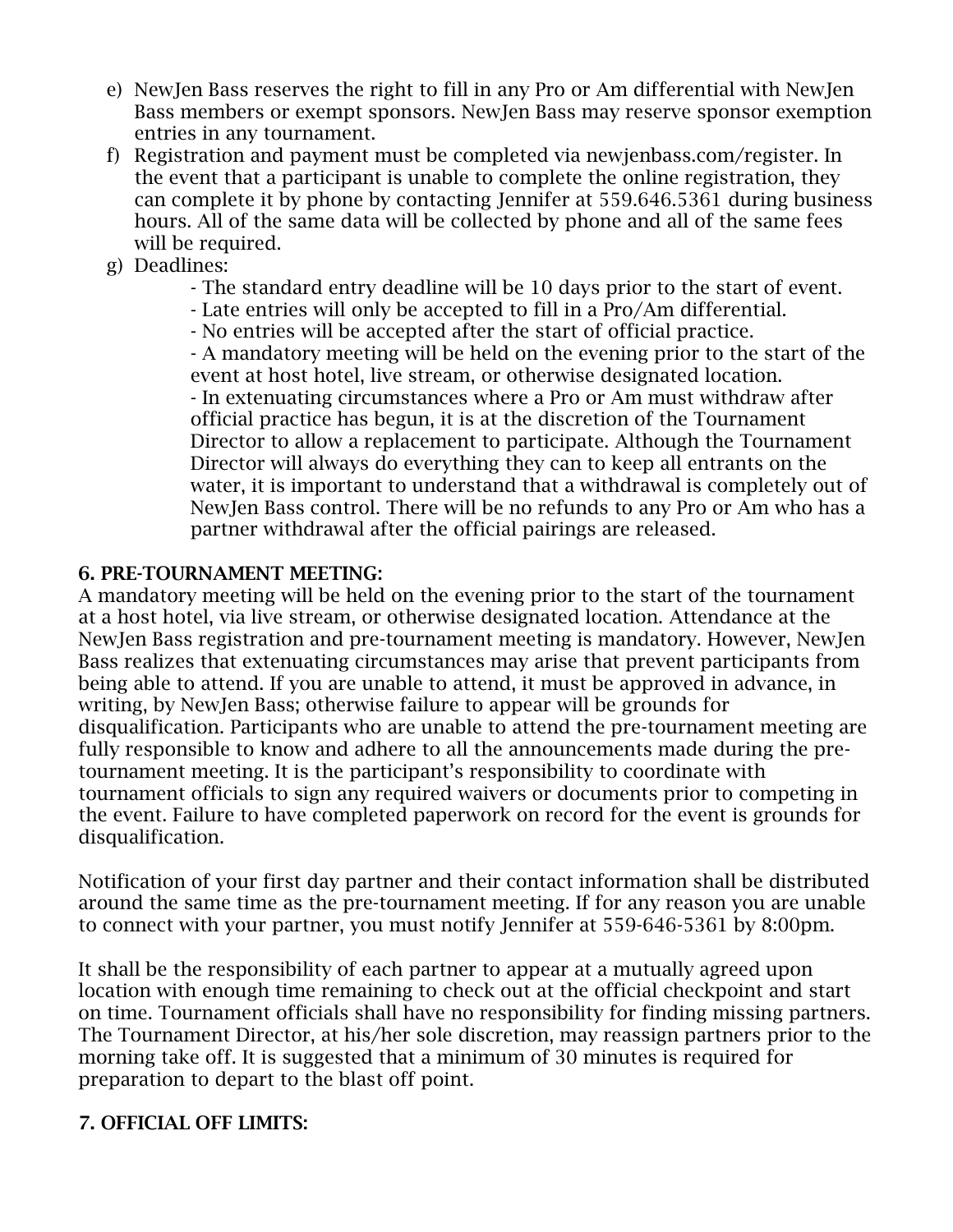Off limits period for all NewJen Bass Pro/Am tournaments will be the three (3) consecutive days prior to the practice period unless otherwise notified by NewJen Bass. The participant must know and observe these dates. During the off-limits period, the official practice period, and the tournament, a participant may not have the assistance or advice of anyone for the purposes of locating or catching bass, nor enter the tournament waters with anyone who has been on the tournament waters during the off-limits period including, but not limited to, a professional guide, state or federal wildlife agency employee, or any other person deemed an "expert" by the Tournament Director, unless they are a participant in the NewJen Bass Pro/Am tournament. In addition, flying over tournament waters, the use of drones and/or binoculars (or any non-prescription sight enhancing devices) during the off-limits period, official practice and competition, is also not allowed.

## 8. INFORMATION SHARING:

Regardless of when a participant enters an event, they must have adhered to the off limits and "no information sharing" rules. Other than using publicly available information (e.g., newspaper and internet reports) participants cannot solicit, receive, or gather any information via phone, electronic devices, or any other means about locating or catching fish on tournament waters. All information must be accessed prior to official off limits periods. There shall be no exceptions. During practice and competition participants cannot solicit, receive, or gather any information from anyone other than another participant in the tournament. Ams shall not share any information gained from any of their previous day(s) Pro participant with any other Pro participant, to include information obtained during the official practice period. Sharing of baits, tackle, and fishing information by confirmed Pro

participants are allowed with any other confirmed participant in a NewJen Bass event. NewJen Bass encourages Pro participants to assist Ams. Participants are expected to compete every day for which they are qualified; failure to do so may result in ineligibility to compete in future NewJen Bass tournaments. In the event of unsolicited information being offered in any fashion constants must cease and /or discontinue such information by informing the person you are a NewJen Bass event participant and cannot break an information sharing rule. If there are any questions about potential infractions, you must notify the tournament director immediately for directive.

## 9. OFFICIAL PRACTICE:

There will be 2 official practice days prior to the start of the tournament.

- a) Participants will be allowed on the water 30 minutes prior to the published sunrise.
- b) Participants launching from ramps other than the host marina must be off the water by 4:00pm or will be penalized. Participants who launched from the host marina may experience some overcrowding and in that case, you must be within the 5mph buoys by 4:00pm without any lines in water as you wait to load your boat. The host marina will be off-limits for fishing during both practice and the tournament.
- c) During official practice days, NewJen Bass participants may only fish with another NewJen Bass confirmed participant, their significant other or an immediate family member. Riders or media will only be allowed with written preauthorization from a NewJen Bass Tournament Director.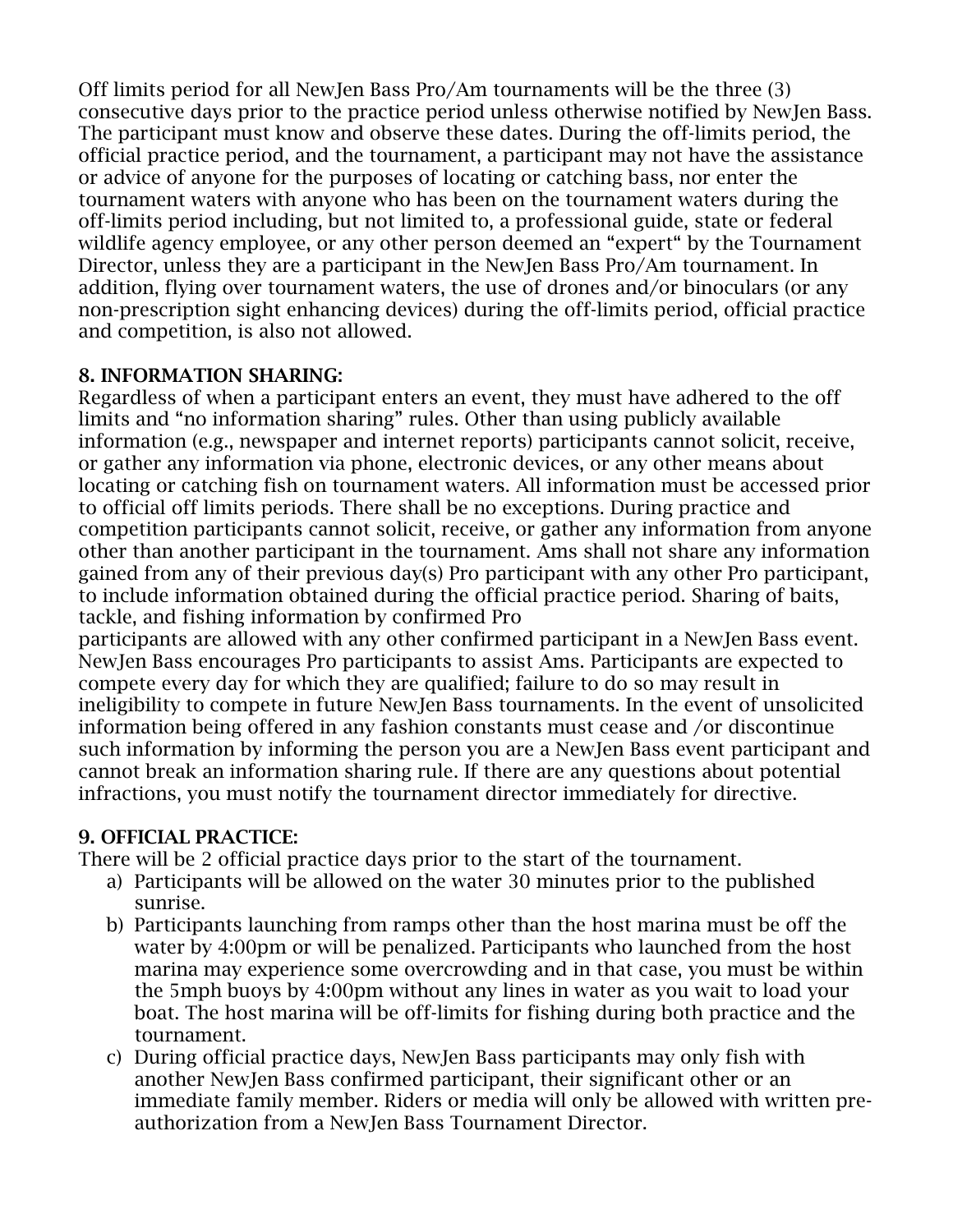## 10. PAIRINGS:

- a) The only way to guarantee your participation is to register with a sign-up partner. If you do not have a registered/paid sign up partner, it is imperative that you sign up as soon as possible so that we can try to assist in getting a partner confirmed for you. There is no guarantee and it will be done as first come, first served basis. Being a Pro/Boater does not guarantee your participation in any event.
- b) NewJen Bass reserves the right to fill in any Pro or Am differential with NewJen Bass members or exempt sponsors.
- c) Pro and Am anglers will be numbered in order based on their paid entry date and time.
- d) For Day 1, The Tournament Director will use random.org to select the first Pro angler out and then official boat numbers will be assigned consecutively based off of the first boat out being "Boat #1". The same will happen for the Am list for Day 1. Then each team will be paired by boat number.
- e) For Day 2, the Pros will maintain their boat number and the Ams will be assigned a new boat number based on shifting down the list by one position, prior to the inversion. The Day 2 blast off order will be based on the inversion (opposite of Day 1).
- f) Notification of your first day partner and their contact information shall be distributed around the same time as the pre-tournament meeting. If for any reason you are unable to connect with your partner, you must notify Jennifer at 559-646-5361 by 8:00pm. Due to the nature of mechanical failures, emergencies, and other outside variables, official Day 2 pairings will not be released until the completion of Tournament Day 1.

## 11. FISHABLE WATERS:

Fishing within 50 yards of an operating gas pump/dock or within 25 yards of a competitor's boat, which is first anchored, is prohibited (Trolling motors must be in up position, anchor rope visible, or shallow water anchoring system deployed to be considered anchored). A safe and courteous distance (25 yards) should be maintained when trolling motors are in use. Boats may fish anywhere except areas designated as "off limits" or "no fishing" by Local, State or Federal officials or as posted on the Tournament Information page or announced by Tournament Director. Tournament waters shall be established by the Tournament Director for each tournament. Any water within these boundaries posted "Off-Limits" or "No Fishing" by state or federal agencies will be OFF-LIMITS and will be announced at the Pre-Tournament Meeting. AFTER THE TOURNAMENT BEGINS, FISHING THE TOURNAMENT WATERS IS PROHIBITED EXCEPT DURING TOURNAMENT HOURS. Only water open to all public fishing will be considered tournament waters. The official host marina is off limits withing the 5mph buoys.

Participants may not cut, dig, or remove obstructions requiring the use of any tools once the off-limits period begins all the way through the conclusion of the event to access any water. Participants may not have non-participants cut, dig, or removed obstructions once the off-limits period begins all the way through the conclusions of the event to access any water. Participants may not have the assistance of another boat, person, or apparatus (push poles are allowed) to access any water. Participant's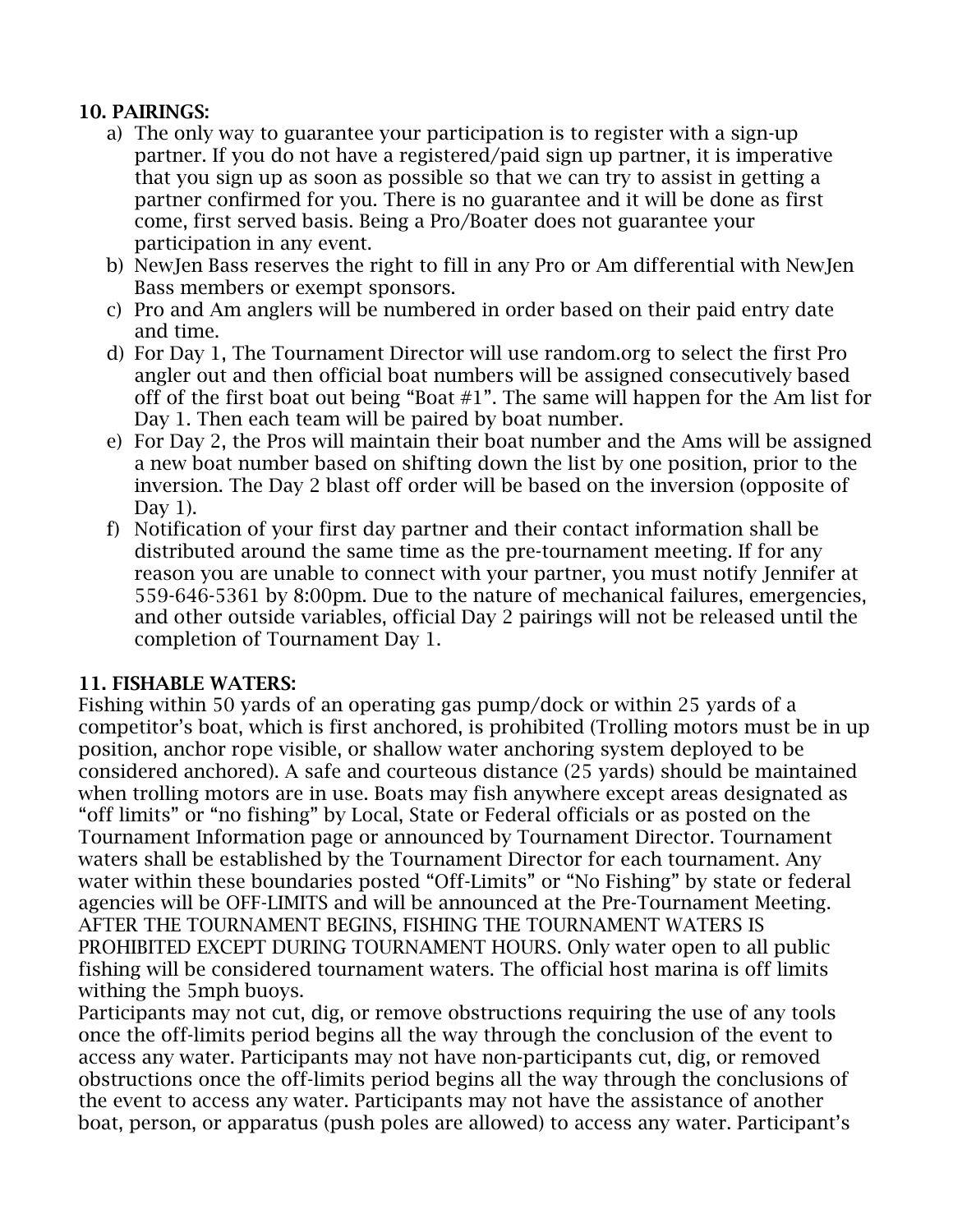boats must access fishable water under its own power and only with the assistance of the Pro and Ams assigned to that boat. All angling must be done from the boat. Prior to the tournament registration, any questionable areas must be brought to the attention of tournament officials to be considered tournament waters and may be announced in the Pre-Tournament Meeting for all to hear. Participants must fish in an area that is accessible by NewJen Bass staff, media, and camera personnel as deemed by the tournament director. As a general rule, NewJen Bass views this as a 20-foot fiberglass bass boat with the motor trimmed down under its own power. If participants have any questions, they must approach the tournament director. Tournament officials reserve the right to re- strict or enhance tournament waters based on conversations with local authorities.

## 12. WAIVER AND RELEASE:

By completing the membership form, event entry, and/or payment for the event, the participant agrees to their release of liability and a name and likeness release. Being that Newt and Jennifer Price are the only tournament directors, in the event that either are seriously injured or there is loss of life, all set aside funds toward the TOC, awards, trophies, etc. may be completely forfeited and the remainder of the season may be canceled.

## 13. OTHER EQUIPMENT/RESTRICTIONS:

a) Any other special rule as deemed by the tournament director and announced prior to blastoff.

b) NewJen Bass is allowing nets.

c) No floggers, underwater cameras, or similar devices will be allowed in practice or during the events days.

d) No spotlights or similar devices will be allowed in practice or during the events days to located fishing locations or fish.

e) Binoculars are not allowed in the boat at any time. In addition, flying over tournament waters, the use of drones and/or binoculars (or any non-prescription sight enhancing devices) during the off-limits period, official practice and competition, is also not allowed.

f) Participants must have a valid fishing license for all tournament waters. g) No participant may buy or barter a fishing location from anyone for use during any competition day.

h) Participants renting boat slips may launch boats and proceed immediately to slip location.

i) Testing of engines during off-limits period is not permitted on tournament waters.

j) Testing of engines after the weigh-in is only allowed with permission from the Tournament Director.

k) Scouting, pre-fishing or other "practice" related activities prior to or after weigh-in is not allowed once the tournament has begun.

l) During the official practice and during the tournament, a participant may not enter or dive in tournament waters also known as skin or scuba diving.

m) During the official competition days of the tournament, a participant may not use a CB radio, a VHF marine band radio, a cellular phone, or any other type of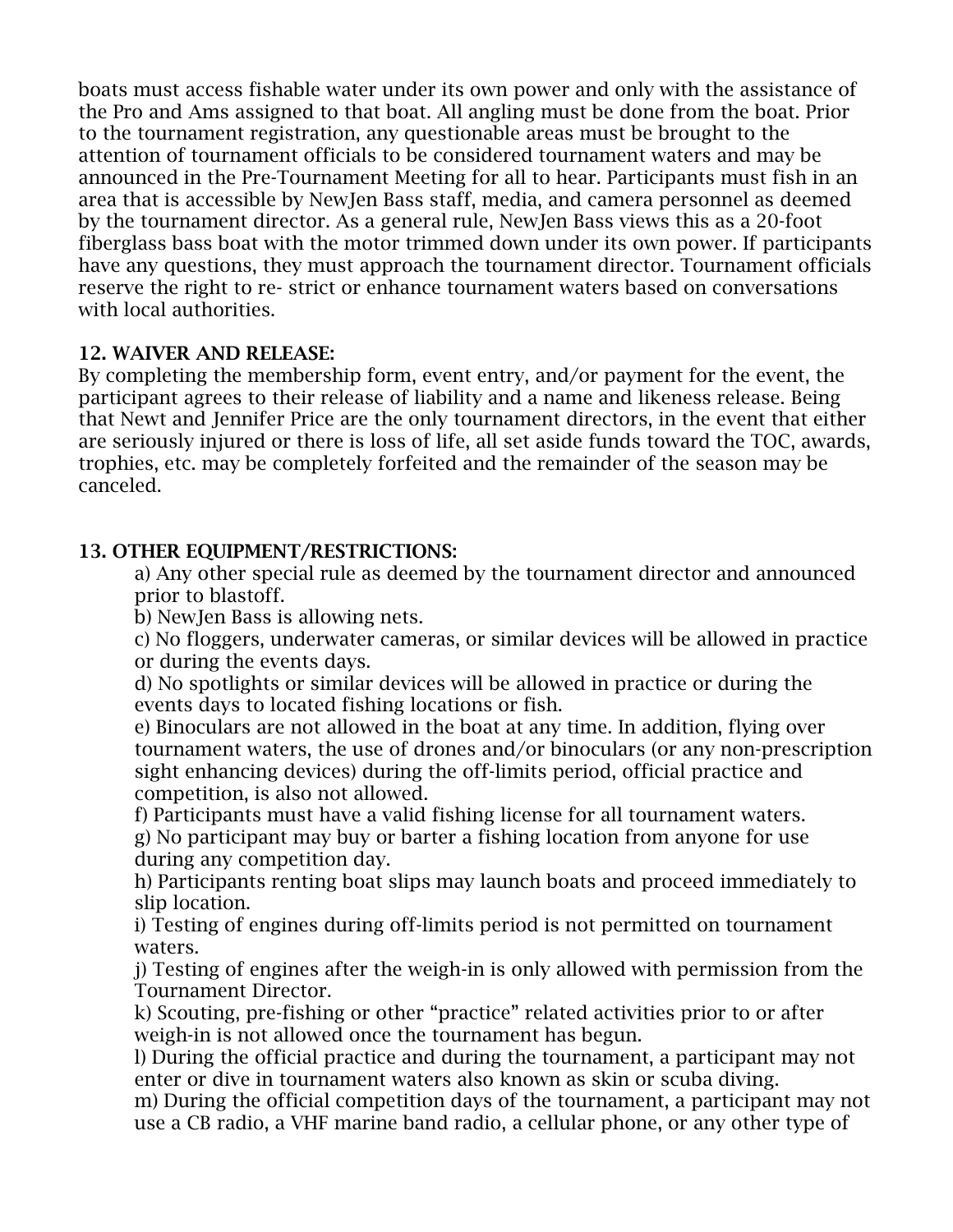communication device for the purpose of locating or catching fish. Participants are permitted to transmit by radio or telephone only in the event of an emergency. If so equipped, participants may listen to the marine-band weather information.

n) Participants are allowed to call lock-masters for locking purposes only. o) In all cases where communications are initiated by a participant, the Tournament Director must be called prior. A voicemail or text message may constitute such communication.

p) A designated tournament official must be granted access to the participant's boat at any time during the official practice or competition days. Failure to grant such access may result in immediate disqualification.

q) Nothing can be placed into the water to attract baitfish, any type forage. This includes but not limited to: structure, dog food, fish habitat, bait balls or any substance that would enhance or hold fish in a particular area once the off-limits period begins and all the way through the conclusion of the event.

#### 14. FISHING HOURS:

Fishing hours and flight times will be posted on the Tournament Information Page or announced at the tournament pre-tournament meeting.

## 15. LIABILITY INSURANCE:

During the official practice and competition days of any NewJen Bass tournament, no participant may operate a boat unless that participant has documented proof of a minimum of \$300,000 boat owner's liability insurance covering the boat being used in the tournament. Proof of insurance must be with the boat being used and must cover all passengers in that boat. Random checks may be conducted. Any participant who does not have proof of valid insurance with \$300,000 coverage will not be allowed to compete and disqualified, without refund.

#### 16. SAFETY:

Safe boat conduct must always be observed by participants. During competition each boat passenger must wear a Coast Guard-approved chest-type life preserver anytime the combustion engine is operating. This preserver must be strapped, snapped or zippered securely and maintained in that condition until the combustion engine is shut off. Inflatable life vest indicators should be checked daily. Violation of this rule shall be reason for disqualification. Pros are encouraged to carry two Coast Guard approved chest type life preservers per boat. It is suggested the Pro participant have a safety check with the Am each day prior to the launch to familiarize the location of all safety equipment. Tournament officials have the right to delay, shorten or cancel the start of an official tournament day because of bad weather or other factors that would endanger the safety of the participants. Tournament waters may also be restricted at any time because of bad weather. Weather delays on competition days resulting in half of the tournament day being lost (first flight take-off and check-in) may result in cancellation. NewJen Bass reserves the right to impose boat speed limits during any or all tournaments. Whether or not to impose a speed limit, the area covered by the speed limit and/or the actual speed limit imposed shall be left exclusively to the discretion of the Tournament Director. IN THE EVENT OF AN EMERGENCY SITUATION, PARTICIPANTS SHOULD CALL 911 FIRST AND ONCE SAFE, NOTIFY TOURNAMENT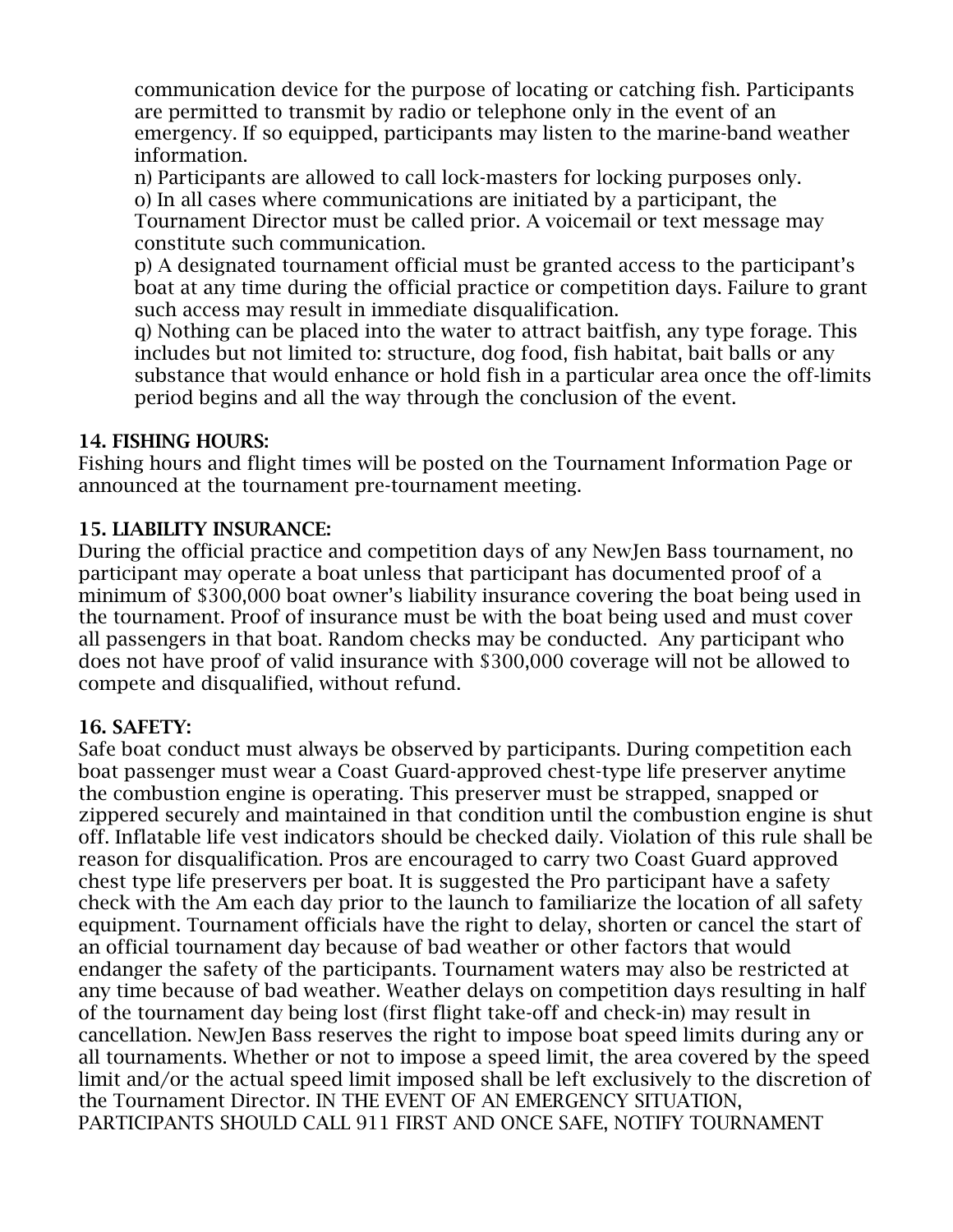OFFICIALS AS SOON AS POSSIBLE. PARTICIPANTS ARE ALLOWED TO LEAVE THE BOAT AND SEEK SAFE SHELTER IN BAD WEATHER WHERE DANGER MAY BE IMMINENT.

# 17. ANGLER CODE OF CONDUCT AND SPORTSMANSHIP:

Participants competing in any NewJen Bass event shall abide by this code of conduct and the applicable rules for the event in which they are participating. Participants shall, always, conduct themselves in a manner becoming of a professional that will not reflect unfavorably on NewJen Bass, its members, sponsors, events or representatives. The favorable public reputation of NewJen Bass as an organization in the sport of fishing, the integrity of its officials, and the reputation of its media properties are valuable assets and tangible benefits for NewJen Bass. It is an obligation of participants to refrain from public comments that unreasonably attacks or disparages the integrity of tournaments, tournament officials, sponsors, fellow members, fellow participants or the NewJen Bass organization. Public comments that an angler knows, or should reasonably know, will harm the reputation of NewJen Bass, NewJen Bass officials or sponsors shall be considered unacceptable conduct. Participants will refrain from arguing, yelling, demeaning, using profanity, or challenging any tournament official. Anglers will be notified of any known rules infractions at the moment they are discovered or as soon as they are ruled upon by the tournament director. Participants shall demonstrate professionalism and integrity in support of the sport of professional fishing. Any angler who violates any portion of the Angler Code of Conduct may be subject to sanctions including but not limited to permanent disqualification. In the event that an angler exhibits explicitly poor conduct, NewJen Bass will ask the reporting angler to submit a formal, written complaint along with supporting evidence of their poorly displayed behavior (video, audio, picture, screen shots, etc.). NewJen Bass will then conduct a formal investigation; which may result in disciplinary action, including, but not limited to, permanent removal from all NewJen Bass events. NewJen Bass reserves the right to refuse service to any potential participant and enforce its tournament rules at its sole discretion.

## 18. ALCOHOL OR DRUGS:

Use of alcohol, drugs, or any prescription medication that may cause impairment by any participant during the official practice or during the tournament will not be tolerated and shall be cause for disciplinary action. No alcoholic beverages, other stimulants or depressants, prescription or otherwise, shall be allowed in the boats during the official practice or competition days or when in the weigh-in area. Any participant(s) deemed under the influence by the tournament director may be disqualified. Chemical substance addiction or abuse, conviction of a felony or crimes involving moral turpitude or other conduct reflecting unfavorably upon efforts to promote safety, sportsmanship, fair competition and compliance with tournament rules shall be grounds for rejecting any application for participation and/or for disqualification after circumstances are reviewed by the Tournament Director. Any candidate for competition who, in the judgment of the Tournament Director, is impaired in such a manner as to endanger the safety or well-being of their partner, themselves, or others will be removed from the event immediately and may not be eligible to fish in future events.

# 19. TOBACCO PRODUCTS: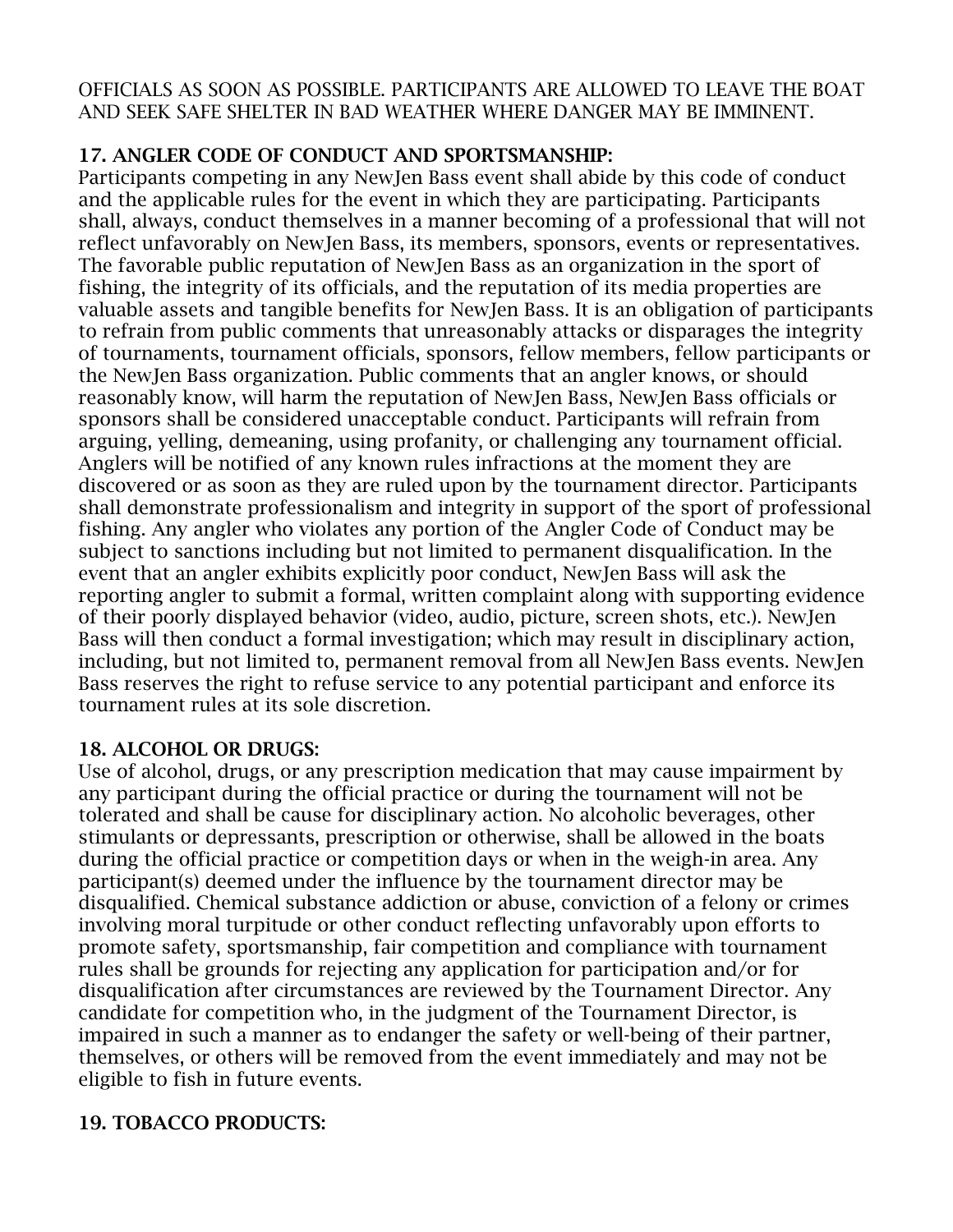The use of any tobacco products or smoking prior/during blastoff, from check-in through weigh-in, or while cameras are present, is prohibited.

# 20. COURTESY:

Common courtesy must always be practiced, especially regarding boating and angling near non-participants who may be on tournament waters. Any act of a participant which reflects unfavorably upon efforts to promote fisheries conservation, clean waters and courtesy shall be grounds for disqualification. All participants are bound by the prevailing statutes and regulations of the various states within which they fish. Participants are responsible for research of fishing and boating regulations.

# 21. TACKLE AND EQUIPMENT:

Only artificial lures and biodegradable artificial lures may be used. No "live bait" or "prepared bait" will be permitted during official practice and competition, except for pork strips or rinds. Only ONE (1) casting, spin casting or spinning rod and reel may be used at any one time. Rods may not exceed nine (9) feet in length. Other rigs as specified above may be in boat ready for use; however, only ONE is permitted in use at any given time. All bass must be caught live and in a conventional sporting manner on each day of competition. Ams may carry up to eight (8) fishing rods.

# 22. PERMITTED FISHING METHODS:

Fishing is defined as having a lure attached to a line and a rod and reel with the rod in hand. All lures must adhere to state regulations. Alabama rigs and similar umbrella type rigs are limited to a maximum of five wires, five lures and three hooks (single or treble) unless state regulations are more restrictive, in which case state regulations prevail.

## 23. POSSESSION OF FISH:

Receiving, accepting or taking of fishing from another person during tournament hours is strictly prohibited. Stringers, ropes, caging, barrels or use of any other type of device to hold fish with the intent of catching or utilizing them to count for your or anyone else's daily catch is prohibited. Adding weight in any way to alter the natural state of any fish caught is prohibited. Moving or "stocking" fish from one location to another is prohibited.

## 24. VISIBLE FISH:

Anyone guilty of snatching or snagging visible fish will have their catch disqualified. When visually fishing a bed or for bedding bass, to be counted as a legal fish, all bass must be hooked inside the mouth and must be verified by your partner before being unhooked.

## 25. BOAT AND MOTOR:

For the safety of all participants during official practice and competition, all boats must be a minimum of sixteen (16) feet in length, no less than 40 HP, propeller driven, and equipped with an approved operable ignition kill switch and lanyard. No jetpropelled boats. No "barges" or similar craft will be permitted. No boat equipped with "stick steering" shall be permitted. "Stick steering" shall be as defined by the Tournament Director.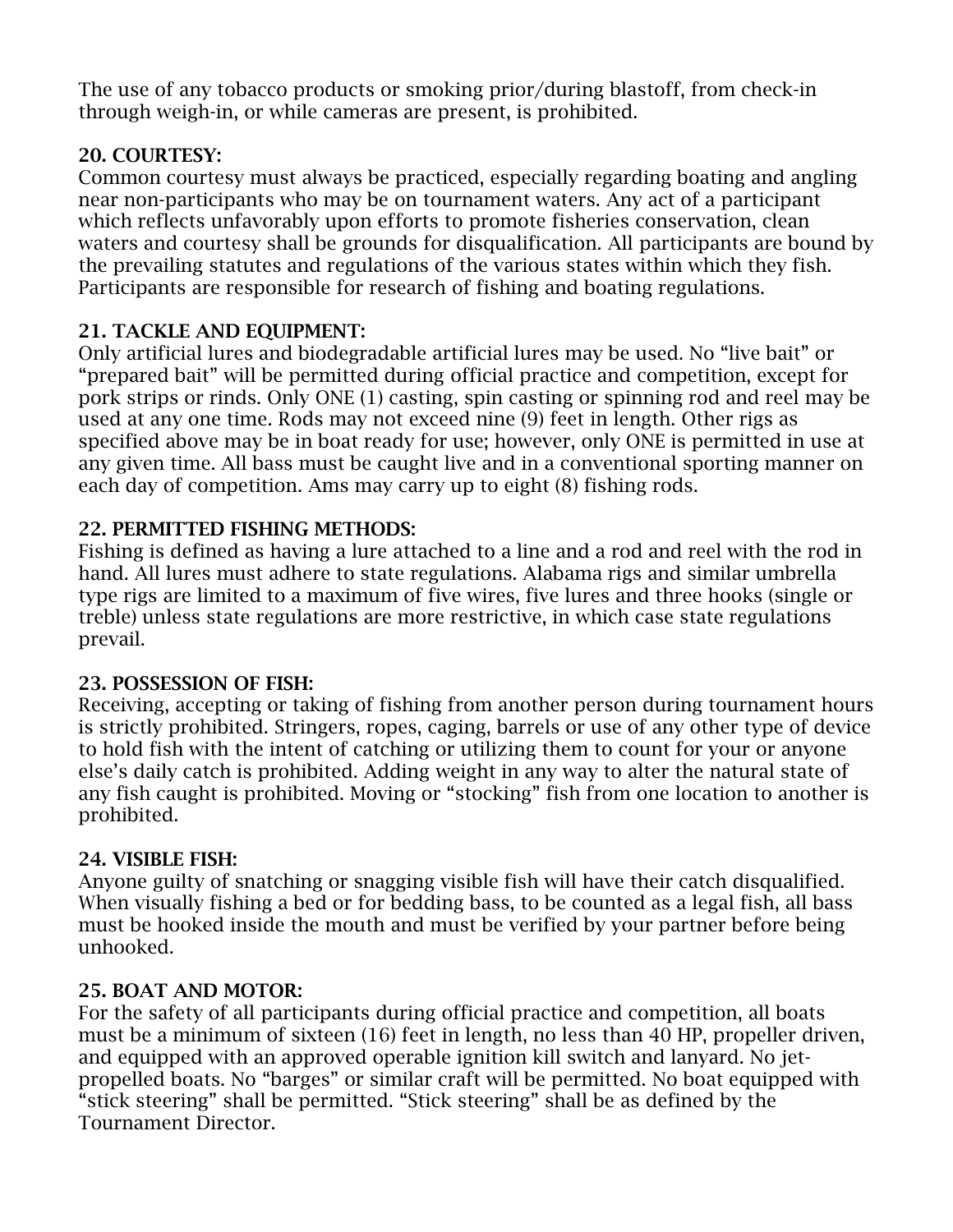### 26. HORSEPOWER REGULATIONS:

Maximum horsepower for all outboard motor boats used in official tournament practice and in tournament competition will not exceed the limitations set by the U.S. Coast Guard or 300 Horsepower. Each boat must have a U.S. Coast Guard horsepower rating plate attached to the boat by the manufacturer. Changing or altering standard factory parts of a participant's engine to increase the horsepower over the factory horsepower rating is forbidden and will result in disqualification.

### 27. MANUFACTURER'S LANYARD:

Manufacturer's lanyard ("kill switch") must be attached to the driver's body any time the combustion engine is operating. Any time the combustion engine is operating and in gear there must be a driver in the driver's seat in full control of the boat.

### 28. RAISED PLATFORMS:

No raised platforms, decks, or other non-factory installed standing platform may be used in the boat. Standing on the outboard engine or seats while fishing is not allowed. An electric trolling motor may be used for slow maneuvering. However, trolling as a method of fishing is prohibited.

## 29. BLADDER TANKS AND AUXILIARY GAS:

All bladder tanks and auxiliary gas and any other type of AUXILIARY gas tanks that are not installed by the boat manufacturer are prohibited. Additional gas tanks that are factory options and installed by a manufacturer's authorized dealer are permitted. Boats that do not have factory installed gas tanks are restricted to a maximum of 18 gallons of gasoline in tanks that meet U.S. Coast Guard regulations. Gas tanks must be properly secured or strapped in a boat. No portable gas tanks or containers capable of holding gasoline can be placed anywhere on the tournament waters or shoreline for use by any tournament participant. Gas must be purchased from a retail gas station.

## 30. BASIC BOAT EQUIPMENT:

During official practice and competition, every boat must have all required Coast Guard safety equipment as well as a functional bilge pump. During official competition every boat must have live-well space, properly aerated, to adequately maintain a limit catch of bass. NewJen Bass recommends live wells be maintained at full level and aerators/recirculators on manual. Tournament officials shall have the sole responsibility for determining whether aeration and capacity is proper and adequate. Upon request, Pros must make a back seat available for Am each competition day. Pros are required to make one dry storage compartment available to the Am. Pros are required to provide the Am ample space to ice for food and drink.

## 31. BOAT INSPECTION:

Prior to each day's start, every boat and live-well MUST be given an inspection check by a tournament official. Pros will be assigned a boat number according to his/her take off position on day 1 (See #10 PAIRINGS). This number will remain with the Pro angler throughout the event. The takeoff order will be reversed on day 2. Boat numbers will be collected at each check-in.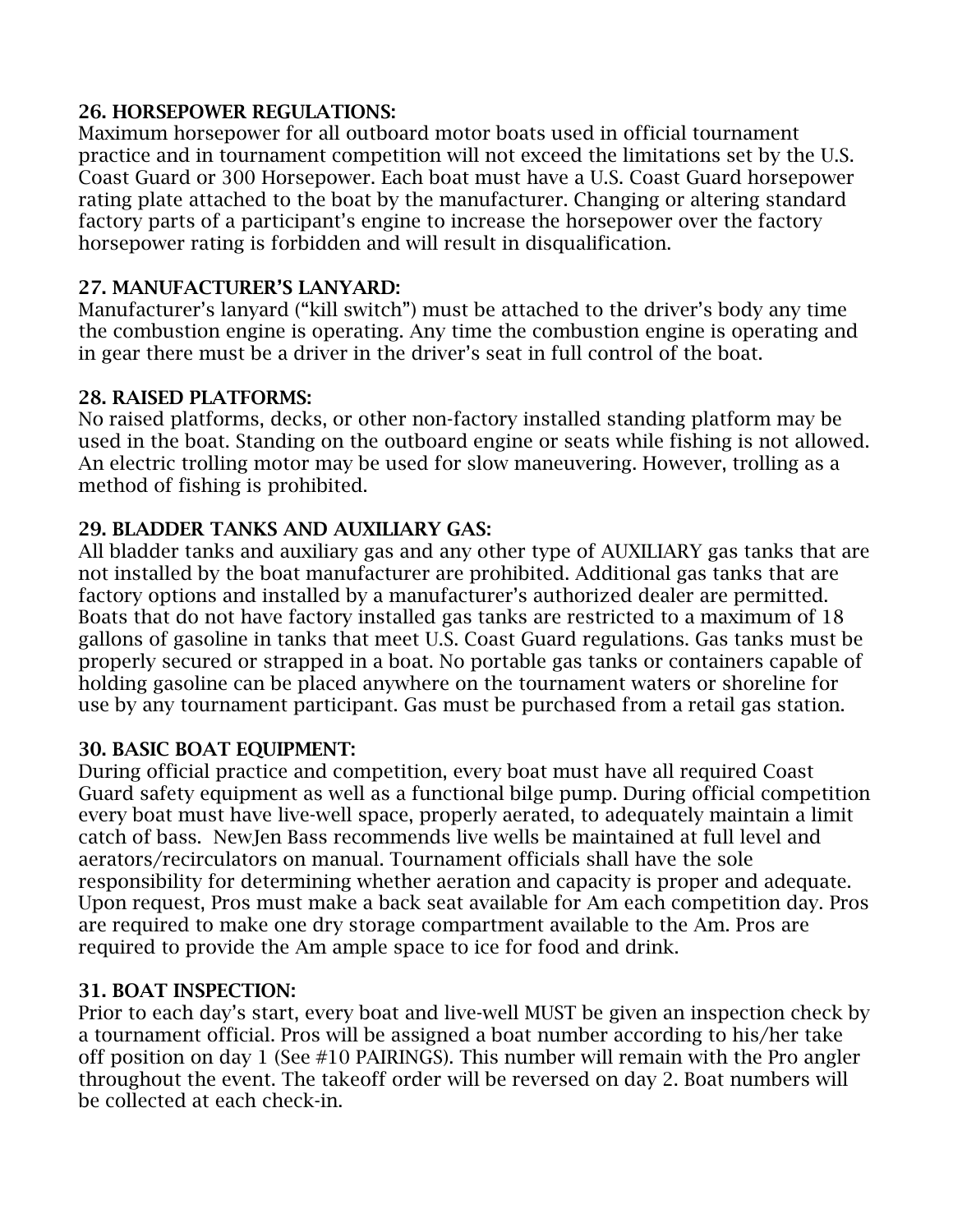### 32. BOAT OPERATION AND EXPENSE:

During competition pros may only fish/cast from the front deck. Ams may only fish/cast from the back deck or the lower passenger side seated positions. Once a fish is hooked by either participant, that participant may move freely around the boat to land that hooked fish. If tournament officials determine a Pro has operated the boat in such a manner as to unfairly handicap his/her Am, they shall be disqualified. If tournament officials determine an Am has engaged in conduct in such a manner as to unfairly handicap his/her pro, they shall be disqualified. At no time may a Pro participant request that the Am participant not fish. Ams are expected to share/contribute to the daily boat operating expenses with the Pro participant.

### 33. AM BOAT OPERATION:

Ams are allowed to drive boats, only in cases of emergency or with permission from tournament officials, with exception of loading and unloading boats from trailers.

### 34. AM GPS/VIDEOGRAPHY/PHONE:

Ams are not allowed to carry GPS systems. Ams must obtain permission from the Pro to videotape or utilize still photography. In the event permission is granted by the Pro, the Am may not share ANY of the video/photos obtained until after the tournament is over and the full standings have been officially released. Ams may not use cell phones during competition unless in an emergency situation. Ams will articulate to the Pro and then call the Tournament Director in such emergency.

### 35. OFFICIAL CHECKPOINTS:

There shall be only one official check point for check-out in the morning, and one official check-in point in the afternoon which will be designated at the Pre-Tournament Meeting. Failure to go through boat check and check-out in the morning or failure to check-in at the check-in point in the afternoon may result in disqualification. At the time of check-out, all participants and their boats shall be in full conformity with all rules set forth by the Tournament Director. At check-in, all boats shall identify themselves by means of the numbers described in and proceed immediately to the designated weigh-in area. Operational navigation lights must be illuminated from takeoff to the first stop of each day. Participants who do not display operational navigation lights will be moved to the end of the blast off line. Their check in time will remain the same.

#### 36. SCORING:

Tournament standings and final winners shall be determined by the total weight of each participant's catch during the competition days of the tournament. Only Largemouth, Smallmouth, and Spotted bass will be weighed. The limit shall be five (5) of the above species and varieties per day. As soon as a team pair has caught one more fish than their tournament limit, they must cull a fish immediately to reduce their catch to the tournament limit.

## 37. BASS OFFICIAL LENGTH:

The official length for bass shall be 13" mouth closed unless dictated otherwise by local regulations. All bass will be measured on a flat board with the mouth closed. Only bass as described above which measure the official length or more on the longest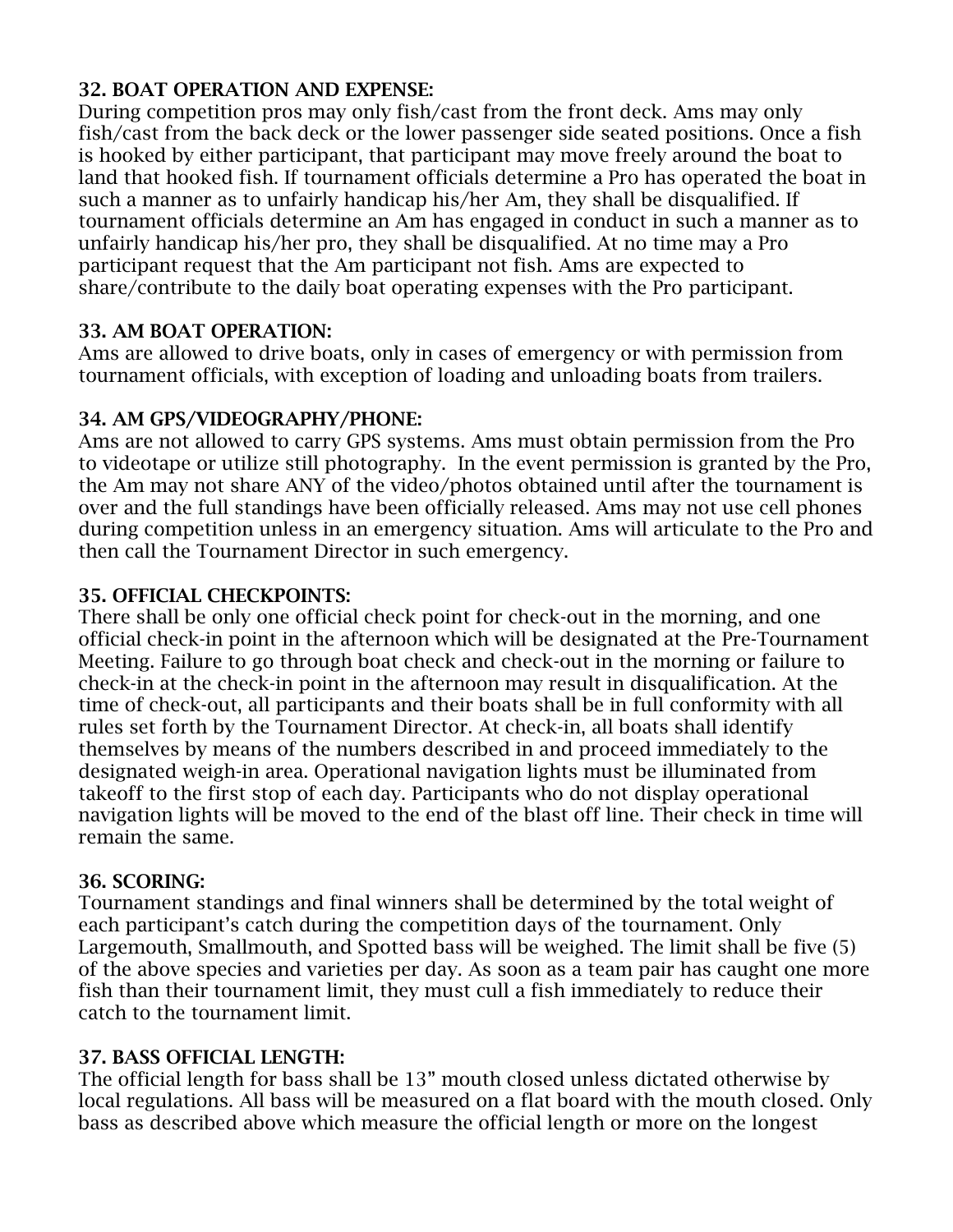straight line with the tail pinched or swishes shall be weighed. Bass presented for weigh-in which fail to measure the official length shall result in loss of that bass and a penalty of one (1) pound for each such bass presented. Penalty shall be deducted from the total score of the participant. Any bass that appears to have been mangled, mashed, mauled or otherwise altered may be weighed and credited only at the discretion of tournament officials.

### 38. BIG FISH:

Each participant will automatically be entered into the big fish option.

## 39. PARTICIPANTS MUST REMAIN IN BOAT:

During the competition days; participants must not depart the boat to land fish or to make the boat more accessible to fishing waters. Boats must remain in tournament waters during tournament days. Participants must leave from and return to official checkpoints by boat. Participants must remain in the boat at all times except in case of dire emergency. There are then two permitted methods of returning to the check-in: (1) by both paired anglers remaining in their boat and being towed by water, or (2) by one or both paired anglers entering the boat of another tournament participant. Boats must be properly secured and stationary. Participants must notify the tournament director as soon as possible. Under these two conditions both participant's catches may be counted without a penalty (except for late penalties, dead fish penalties or other penalties pertaining to other tournament rules) provided that the Ams's fish are adequately marked so as to provide clear distinction of the pro's catch and the Am's catch to the tournament director.

## 40. RESTROOM BREAK:

In the event of a needed restroom break partners are allowed to leave the boat upon which all fishing must cease until partners are back together in the boat.

## 41. REPORT AN EMERGENCY OR BREAKDOWN:

Contact a tournament official by phone or other means or to report an emergency or breakdown, participants must cease fishing at this point and their catch must be verified by a tournament official in order to be counted in the tournament. If after the emergency situation is resolved by tournament officials and enough time is left for the participant to resume fishing, a RESTART may be allowed, and the participant will continue, and their catch will be counted. This applies only to emergency situations as determined by the Tournament Director or his designee.

## 42. TOWING BOATS:

Towing boats on trailers during tournament hours is prohibited, except by the direction of tournament officials. When partners check out at the beginning of the day, they must stay together and within sight of each other and their catch throughout the day except in case of emergency or bathroom break.

# 43. CATCH AND RELEASE, CULLING OF DEAD BASS IS PROHIBITED:

No dead bass will be eligible for Big Fish awards or prizes. For each legal dead bass presented to weigh-in officials, the participant shall be penalized as follows: 1 Dead fish is a .25 lbs. penalty, 2 Dead fish is .75 lbs. penalty, 3 Dead fish is 1.5 lbs. penalty, 4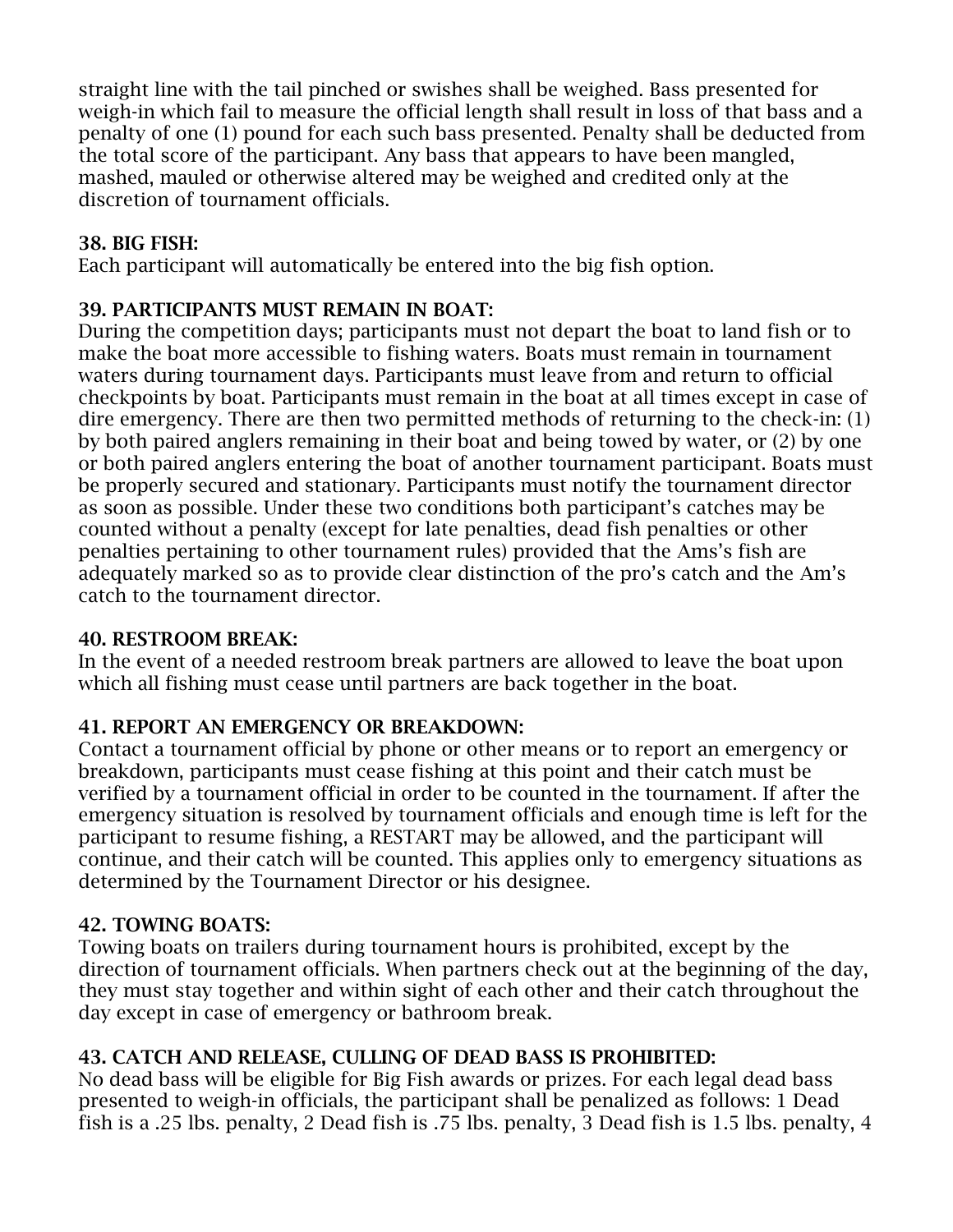Dead fish 2.5 lbs. penalty, and 5 Dead fish will have a weight of 0 lbs. for the daily total. Dead fish determinations will be made by NewJen Bass weighmaster. Participants will not argue, yell, demean, use profanity, or be disrespectful in any way toward this ruling. The Tournament Director or his/her designees shall have sole authority for assessing penalty points and outcome.

## 44. CULLING TAGS:

Culling tags or clips are allowed.

#### 45. RULE OF TIME:

Keeping the official time is kept by the Tournament Director at all times once official practice has begun. For the rule of time keeping until the official clock reads the following minute, participants are not considered late for that minute in question, i.e., 3:00:59 is not considered late. 3:01 is considered one minute late, etc.

### 46. LATE PENALTY:

Participants who are not at the official check-in point, as described at the appointed time shall be penalized at the rate of one pound per minute late to be deducted from 1) Any "big fish award" and 2) The total weight of his/her catch for that day. Any participant more than 15 minutes late shall lose all credit for that day's catch to include point's credit. There shall be no excuse for tardiness and in no case shall a participant be allowed to make up "lost time." After proper recognition at the check-in point, participants will be allowed ample time to proceed to the weigh-in site; however, all fishing must cease upon check-in. Exact starting and check-in times will be announced at the Pre-Tournament Meeting. It is the angler's responsibility to confirm check-in times each day on the daily pairings.

## 47. MUST PRESENT ALL LEGAL FISH:

After participants check in at the official checkpoint, they must present all legal fish in their possession to a tournament official to be counted, measured and weighed. Participants may not cull or discard any fish in their possession once they have checked in at the check-in point. Once a participant's catch is measured, counted and verified by a tournament official, that participant may not return to the boat until their catch has been weighed and recorded.

#### 48. PRIZES:

Trophies, plaques, and other tangible items will be awarded immediately after the tournament and participants must be present to win. Monies will be electronically awarded on the business day following the tournament OR on the business day following a PASSED polygraph exam, if required. Participants must be present and be able to hear their names called at the official weigh-in to be eligible for contingency prizes.

Regular season Pro/Am events pay out 90%+ to the Pro division and 70%+ to the Am division.

## 49. TAXES/LICENSE/AWARDS: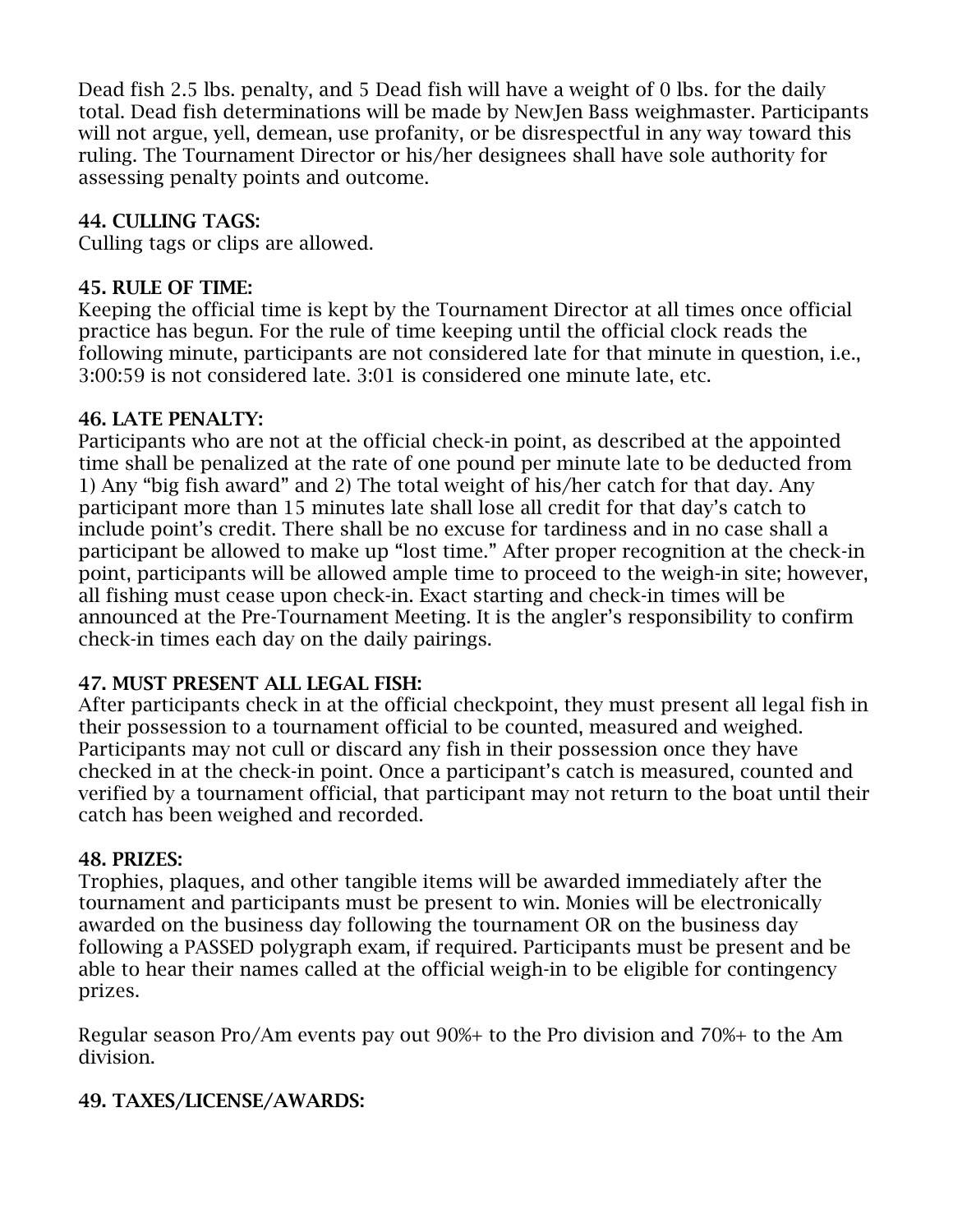Participants are responsible for all applicable taxes, execution of all tax forms and rules on both cash and merchandise awards; which may include license, registration, etc. Various states require withholding tax on merchandise be paid upon the awarding of certificates and participants awarded merchandise certificates in these various states are responsible for remitting this tax to NewJen Bass. Failure to meet those obligations may result in reduction of Angler of Year Points, fines and/or disqualification from all future NewJen Bass Events, ramifications from the IRS, and forfeiture of prizes.

## 50. 200 POINT SYSTEM:

One Point System per Place – Points for each event will be based on a 200-point scale. All participants will receive 50 "participation" points.

# Example:

Winner receives 200 points  $+50$  participation  $= 250$  points 2nd place receives 199 points + 50 participation = 249 points 3rd place receives 198 points + 50 participation= 248 points, etc., Balance of field, one point each until end of field or points run out

50 participation points will be awarded to each participant.

AOY will be determined by the Pro and Am participant/s with the most points in each division; no throw outs.

Ties – Refer below. Standings will reflect ties starting at place closest to first. End of year point tiebreakers shall be total weights from full field days for season.

# 51. TIES:

In case of ties for the Pro and Ams divisions the tiebreaker will be determined by the (1) largest single day's weight, (2) if the tie is not broken, largest number of legal fish weighed during competition, (3) if the tie is not broken, the next tiebreaker will be the largest number of legal live fish weighed during competition, (4) if the tie is not broken, the next tiebreaker will be the AOY standings. If the tie is not broken by applying the foregoing procedures, the tie will remain a tie. Monetary prizes for each participant will be awarded in equal amounts. Angler of the Year points will be awarded for the place of the tied position and each participant will be awarded equal points.

Big Fish: In the case where two participants are tied with the weight of a big fish. NewJen Bass will combine the payout for those places and divide them equally by the tied participants. I.E. If 3rd is to be paid out \$500 and 4th is to be paid out \$700 and they are tied  $$500+$700=$1,200/2=$600 to be paid out equally.$ 

Plaques/trophies will be awarded based on which participant weighed the bigger fish. If that does not determine the awards, it will be determined by heads/tails coin toss. CHAMPIONSHIP PRO TIE: In the event that the tie is for first place, the Tournament Director will conduct a sudden death fish off. The parameters of the sudden death fish off with be determined at the director's discretion. All NewJen Bass rules apply during the sudden death fish off.

CHAMPIONSHIP AM TIE: will be determined by the above criteria.

# 51. 200 POINT SYSTEM: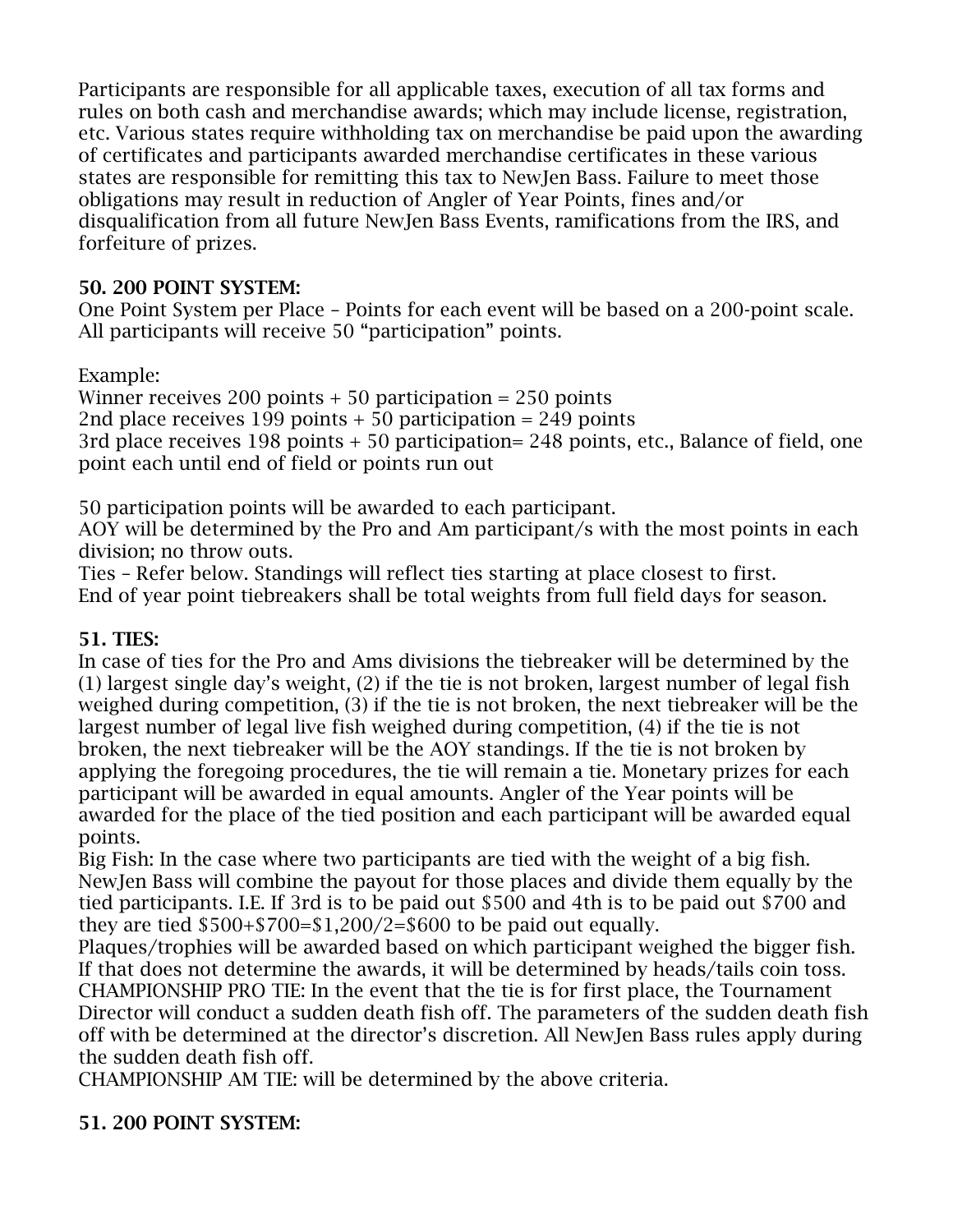One Point System per Place – Points for each event will be based on a 200-point scale. All participants will receive 50 "participation" points.

Example:

Winner receives 200 points  $+50$  participation = 250 points 2nd place receives 199 points + 50 participation = 249 points 3rd place receives 198 points + 50 participation= 248 points etc. Balance of field, one point each until end of field or points run out

50 participation points will be awarded to each participant.

AOY will be determined by the Pro and Am participant/s with the most points in each division; no throw outs.

Ties – Refer below. Standings will reflect ties starting at place closest to first. End of year point tiebreakers shall be total weights from full field days for season.

# 52. CHAMPIONSHIP INVITATIONAL QUALIFICATION:

The top 100 Pros and Ams based on the Angler of the Year (AOY) points will receive an invitation to the 2022 Pro/Am Championship. NewJen Bass reserves the right to work down the AOY list to ensure a full field at the Championship. NewJen Bass reserves the right to invite sponsor exemptions for the Championship.

## 53. MEDIA:

All official participants of an event are required to cooperate with the media personnel that cover the event. Participants do not have the option of not being filmed or interviewed during the official event days. NewJen Bass personnel must be granted access and be able to board any participants boat at will. Any act deemed by NewJen Bass officials to have the intention of preventing media coverage will result in disqualification from the event. Participants must fish in an area that is accessible by NewJen Bass staff, media, and camera personnel as deemed by the tournament director. As a general rule, NewJen Bass views this as a 20-foot fiberglass bass boat with the motor trimmed down under its own power. If participants have any questions, they must approach the tournament director. Anytime cameras are present or when participants are specifically being filmed, they are required to wear a tournament jersey. In the cases where participants do not have a tournament jersey of their own, NewJen Bass will provide a NewJen Bass jersey to the participant. Anglers who do not have a jersey or refuse to wear a NewJen Bass provided jersey must wear at the minimum a collared polo shirt. Final approval of attire will be determined by the Tournament Director.

# 54. LOGOS AND/OR SIGNAGE:

Participants are encouraged to wear his/her own clothing which may bear patches, logos and other signage promoting the angler's sponsors. NewJen Bass may, however, restrict the use of patches, logos, signage, etc. which are, in NewJen Bass' sole judgment, in poor taste. NewJen Bass will provide as much advance notice as possible to the participants in such instances. Participants are also encouraged to wear NewJen Bass' logo on their tournament jerseys. The NewJen Bass logo can be requested by emailing GetHooked@NewJenBass.com.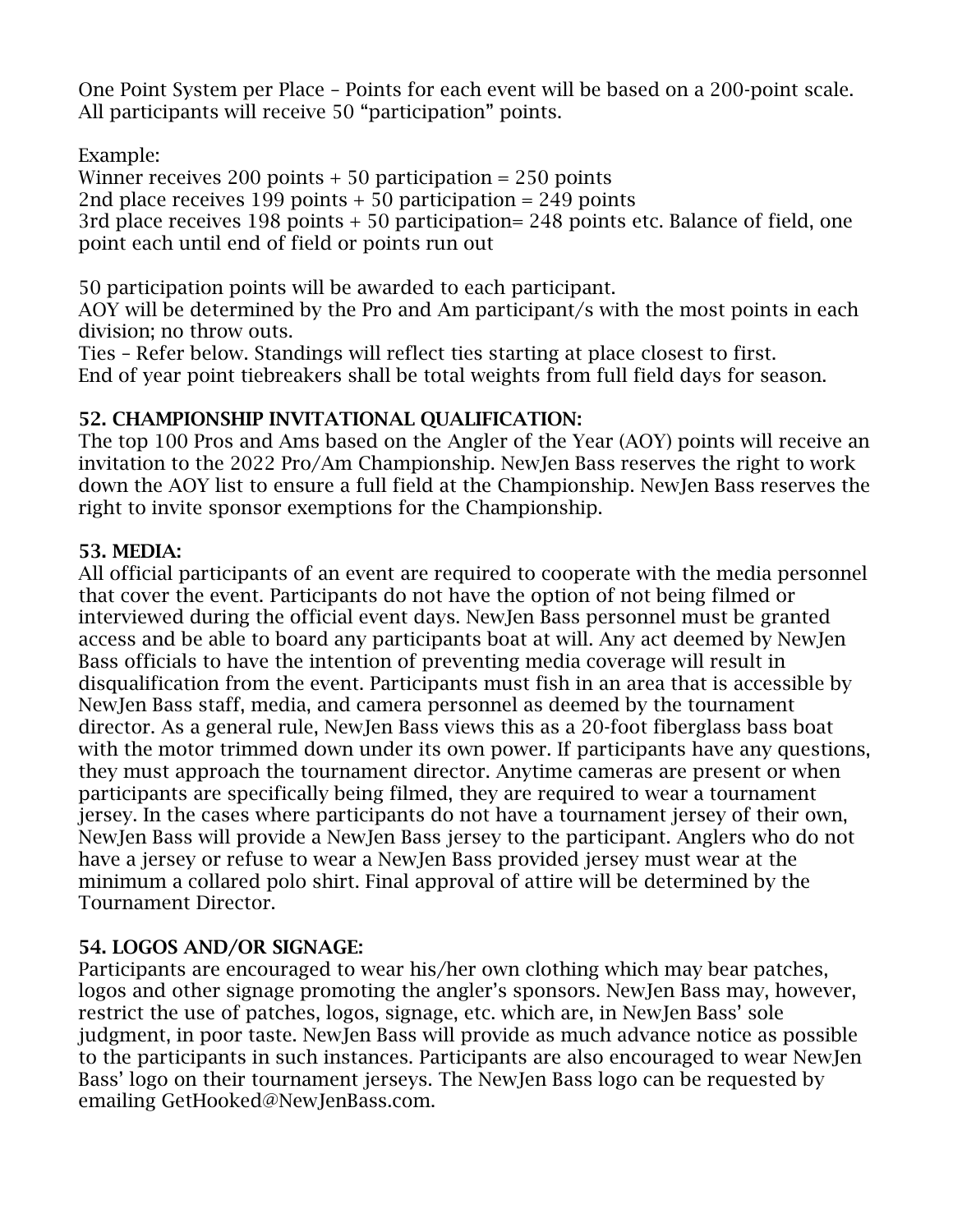#### 55. TOURNAMENT DIRECTOR SANCTIONS:

The Tournament Director may impose sanctions or rulings deemed appropriate by them; which may include the following, without limitation.

- a) Reduction of competition hours
- b) Loss of weight on any given tournament day
- c) Disqualification of angler

d) Forfeiture of prizes without refund of entry or membership fee/s

e) Disqualification from future NewJen Bass events; which may be a specific number of events or a lifetime disqualification.

f) Any additional penalties as deemed appropriate by the Tournament Director.

# 56. TOURNAMENT DIRECTOR DECISIONS:

The decision of the Tournament Director shall be final in all matters. In all cases the Tournament Director and NewJen Bass have the sole discretion to adjudicate any given issue or dispute. The decision of the Tournament Director shall be final in all matters. NewJen Bass participants are required to police themselves each competition day. If participants have a concern regarding his/her catch, they should not present their catch. They must consult with tournament director immediately.

## 57. VIOLATION OR INFRACTION:

Each participant agrees to immediately report to the tournament director any violation or infraction of tournament rules.

## 58. PROTEST AND REPORTING PROCEDURE:

Protests must be brought to the Tournament Director' attention via verbal notification and followed by a written protest to be submitted to the Tournament Director within thirty (30) minutes of the last flight check-in to the Tournament Director/s. The protestor also agrees that if there is a question with regards to verifying the protest, they may be subject to a polygraph exam as well as agree to testify in a court of law, if necessary.

## 59. DISQUALIFICATION/SUSPENSION:

Any disqualification/suspension from or other disciplinary action regarding any tournament or fishing organization shall be grounds for rejecting any application for participation in a NewJen Bass tournament and/or disqualification from a NewJen Bass tournament after circumstances are reviewed by the Tournament Director. A written statement may be accepted by the tournament director from any participant in question.

## 60. POLYGRAPH:

Each NewJen Bass participant agrees to submit to a polygraph examination and abide by its conclusion should he/she be accused of any rule violation. The NewJen Bass Tournament Director shall have the discretion to determine the need for a polygraph examination. Any Pro who fishes alone will be required to pass a polygraph examination prior to receiving any award monies. The NewJen Bass Tournament Director or his/her designee shall be responsible for selecting an independent expert to administer and interpret the results and establishing, in consultation with the expert administrator, the scope of the questions which may be asked during the polygraph